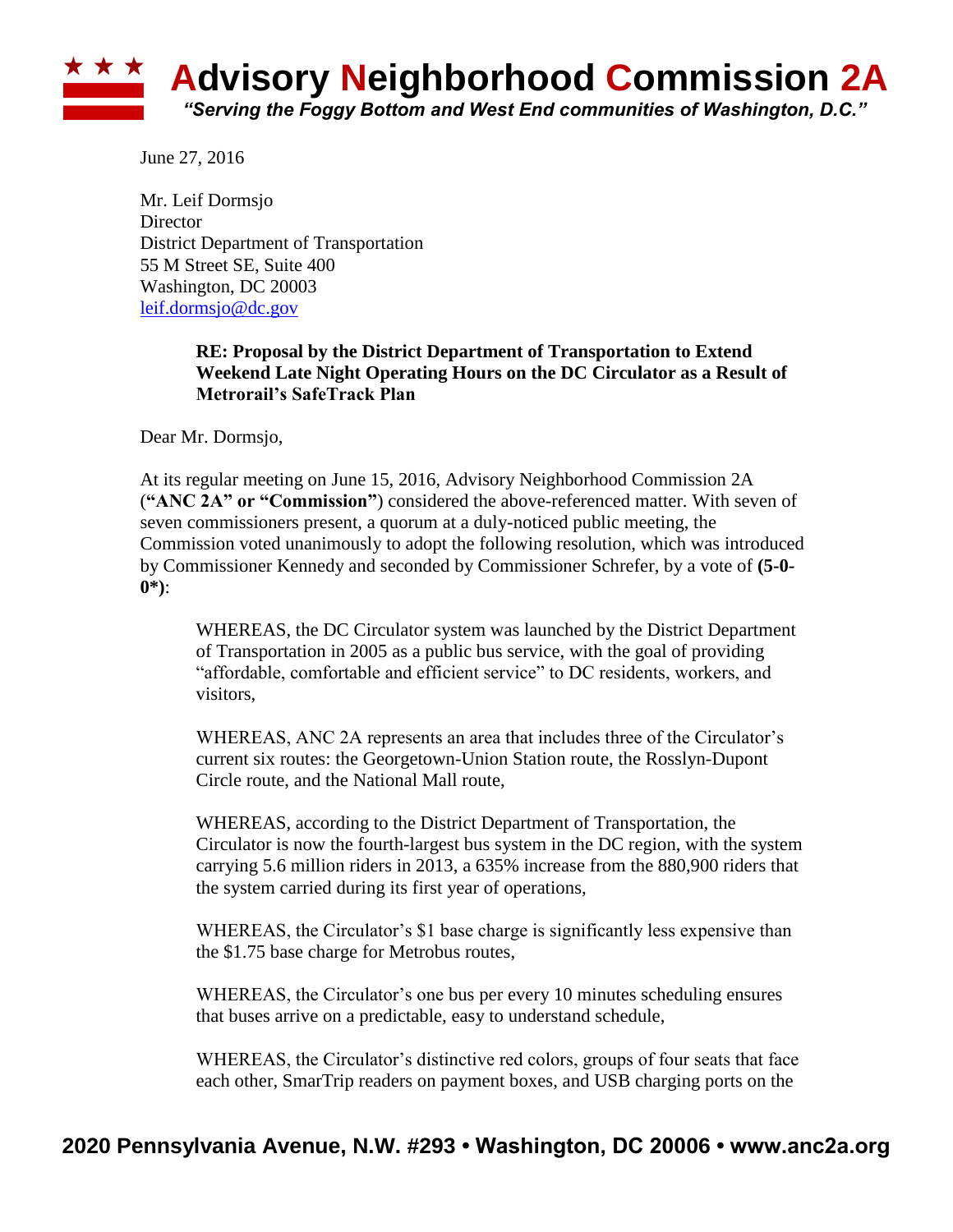## ★ ★ ★ **Advisory Neighborhood Commission 2A** *"Serving the Foggy Bottom and West End communities of Washington, D.C."*

newest fleet of buses bring additional rider comfort features to both regular and one-time riders,

WHEREAS, the Circulator's limited-stop service model allows for riders to reach their destinations more quickly than on a local Metrobus route,

WHEREAS, like the Metrorail system, the Circulator's bus routes are laid out in order to connect the central business district and other heavily trafficked areas with many of the city's residential areas, ensuring convenient travel for workers who are traveling from their homes to work, visitors who are traveling from their hotels to key tourist destinations, and any other DC riders who use the system to access retail, residential, and entertainment destinations,

WHEREAS, the Circulator's routes are laid out in order to complement and to not overlap with existing high-frequency Metrobus routes,

WHEREAS, in 2014, the District Department of Transportation created the Circulator 10-Year Transit Development Plan, which, among other tasks, called for much-needed route extensions on the Georgetown-Union Station route to the National Cathedral, on the Union Station-Navy Yard route to the Southwest Waterfront, and on the Rosslyn-Dupont Circle route to U Street and Howard University,

WHEREAS, ANC 2A has previously passed a resolution that encouraged the implementation of the development plan's recommended Rosslyn-Dupont Circle route extension to U Street and Howard University

WHEREAS, existing post-midnight service on the Circulator's Georgetown-Union Station, Woodley Park-McPherson Square, and Rosslyn-Dupont Circle routes ensures that the patrons to and employees at nightlife destinations in Georgetown, Dupont Circle, Adams Morgan, 14th Street, U Street, and other latenight areas have safe, affordable, and reliable transportation to travel home on, reducing the amount of traffic incidents and fatalities from individuals that may otherwise travel home via personal vehicle,

WHEREAS, under the Washington Metropolitan Area Transit Authority's (WMATA) SafeTrack plan for Metrorail, closures and prolonged single-tracking on multiple lines will lead to a significantly lesser amount of trains traveling through DC's sections of the Metrorail tracks, which will have the potential to cause significant waits and overcrowding conditions at some of DC's Metrorail stations,

WHEREAS, the SafeTrack plan has already lead to the immediate end of postmidnight Metrorail service hours on Friday and Saturday nights, which has the potential to increase the amount of traffic incidents and fatalities from individuals

## **2020 Pennsylvania Avenue, N.W. #293 • Washington, DC 20006 • www.anc2a.org**